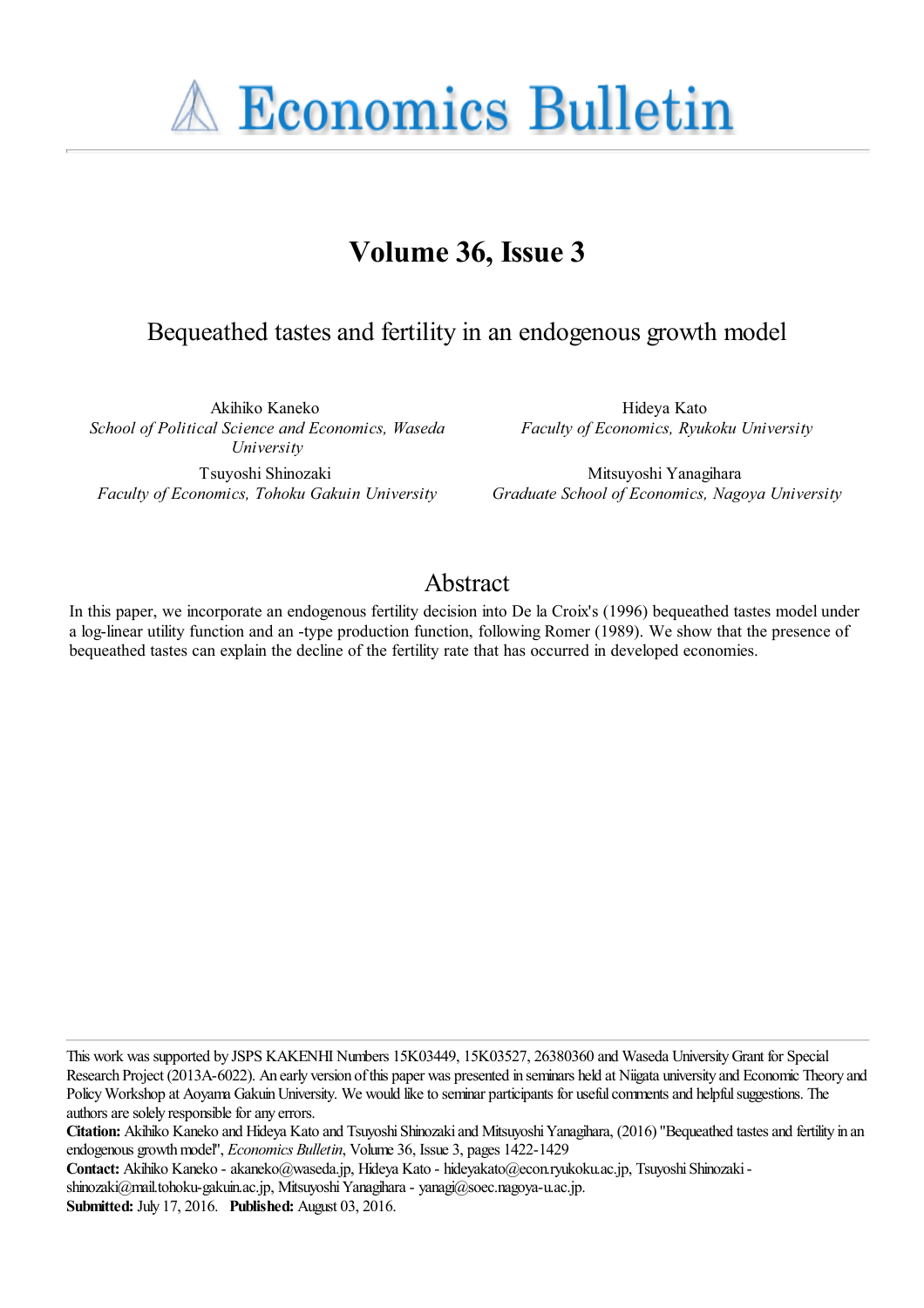### **1. Introduction**

It is generally accepted that economies experience a steady and continuous decline in fertility rates as they develop. According to the World Bank's (2015) World Databank, between 1960 and 2009, the total fertility rate fell from 2.00 to 1.37 in Japan, from 3.65 to 2.00 in the U.S., from 5.2 to 1.1 in Hong Kong, from 2.4 to 1.4 in Germany, and from 2.9 to 2.0 in France. This paper develops an overlapping generations (OLG) model with de la Croix-type (1996) bequeathed tastes to help explain recent downward trends in the fertility rate that have accompanied the development of economies.<sup>1</sup>

As is well known, in the absence of bequeathed tastes, consumption and expenditures on children would be fixed shares of income under a log-linear utility function, so that fertility would be constant. When bequeathed tastes are added, as the economy develops, the increase in wages raises consumption and therefore aspiration for consumption goes up because of the bequeathed tastes. When the level of aspiration increases but the wage level is held constant, individuals lower their fertility rate to reduce spending on child rearing in their youth. If wage levels increase, ceteris paribus, the fertility rate increases, because an increase in the relative price suppresses the reduction in the number of children born for a given level of bequeathed tastes. For any initial level of capital, if the initial level of aspirations is low enough, then the capital-aspirations ratio needs to decrease to reach its steady state. As it does, aspirations grow faster than capital so that less is spent on children and fertility decreases.

The remainder of the paper is organized as follows. Section 2 describes the model; Section 3 examines the determinants of the fertility rate in the transition process and the long run; and Section 4 concludes the paper.

#### **2. The model**

This section presents an OLG model incorporating endogenous fertility into the  $AK$ -type endogenous growth framework with bequeathed tastes. de la Croix (1996) originally developed the type of aspiration applied in this framework, referred to as bequeathed tastes. In this framework, children inherit their aspiration for consumption from their parents.

#### **2.1. Individuals**

Individuals live for three periods: childhood, the young period and the old period. In their childhood, they make no decisions on economic activity. They only inherit tastes from their parents. When young, each individual bears children,  $n_t$  (therefore,  $n_t$  represents the fertility rate in period t,  $n_t \equiv N_{t+1}/N_t$ , where  $N_t$  is the number of the young in period t or the number of children in period  $t - 1$ ) and allocates time to work and to rearing children.

 $\overline{a}$ 

<sup>&</sup>lt;sup>1</sup> There are many explanations of the decline of fertility, such as increase in the opportunity cost of children, preference for quality of children and improvements in contraception techniques. See Doepke (2015) and Lee (2015).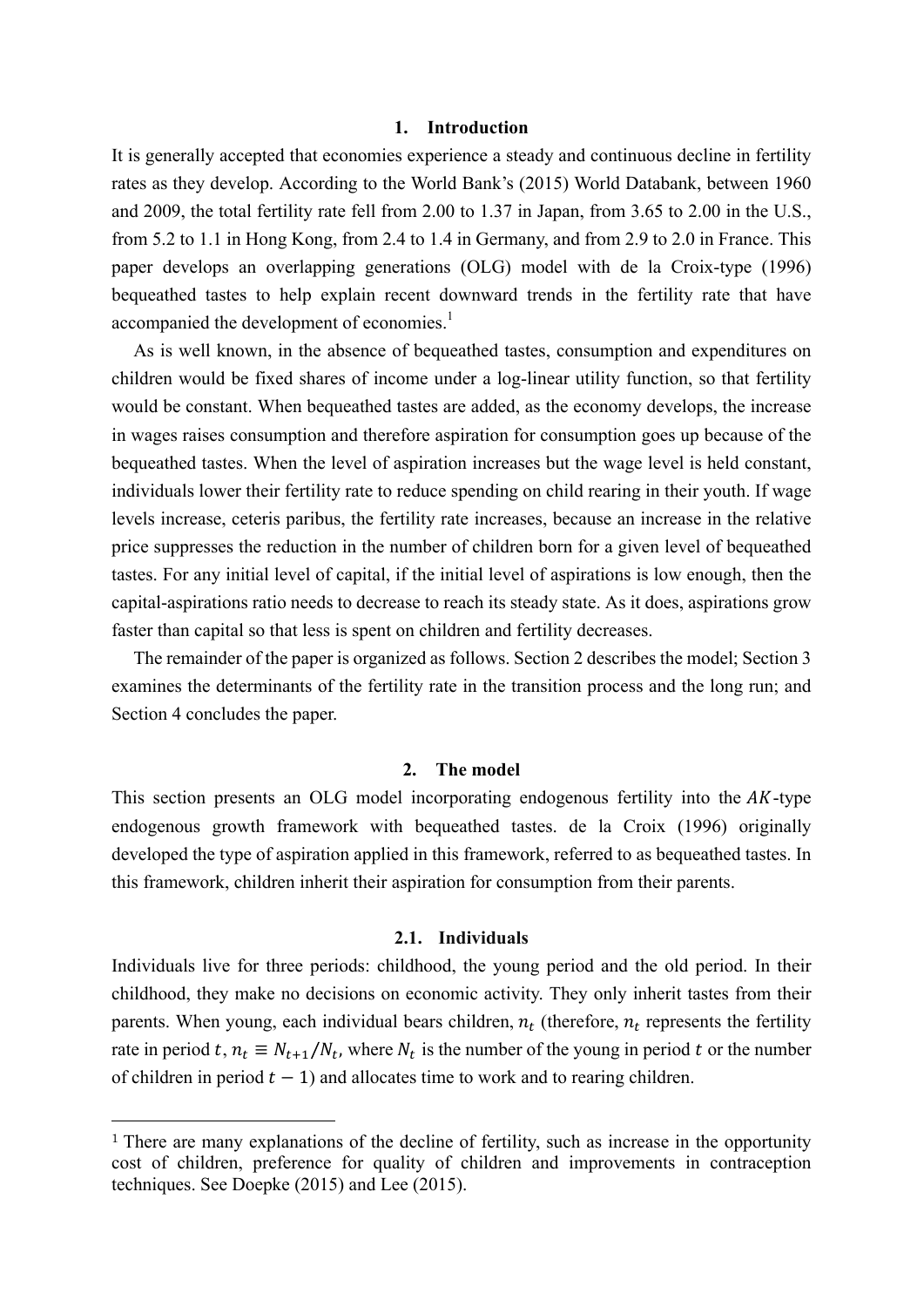By working in the young period, individuals earn wages for consumption and savings. Therefore, the budget constraint of the young in period *t* is:

$$
c_t = (1 - \theta n_t) w_t - s_t, \tag{1}
$$

where  $w_t$ ,  $c_t$  and  $s_t$  are wages, consumption in the young period, and savings in period t, respectively, and  $\theta$  is the constant time required for rearing one child.

When individuals become old, they retire from work and consume using the returns from their savings. Therefore, the budget constraint of the old in period  $t + 1$  is:

$$
d_{t+1} = (1 + r_{t+1})s_t, \tag{2}
$$

where  $d_{t+1}$  and  $r_{t+1}$  are consumption in the old period and the interest rate in period  $t + 1$ , respectively.

We assume that individuals obtain utility from consumption in both the young and the old periods and from the number of their children. Regarding the utility gained from consumption in the young period, individuals will be bequeathed aspirations,  $a_t$ , via the consumption activity of their parents. That is, they take into account the level of consumption of their parents such that  $a_t = c_{t-1}$ . The utility function of the young in period t is given in log-linear form as:

$$
U_t \equiv \ln(c_t - \gamma a_t) + \alpha \ln d_{t+1} + \beta \ln n_t, \quad \alpha, \beta \text{ and } \gamma > 0,
$$
 (3)

where  $\alpha$ ,  $\beta$ , and  $\gamma$  are the time discount factor, the rate of preference for the number of children, and individuals' degree of reference to the consumption of their parents, respectively.

Maximizing utility function (3) subject to the budget constraints (1) and (2) yields the following functions:

$$
n_t = \frac{\beta w_t}{(1 + \alpha + \beta)\theta w_t} - \frac{\beta \gamma a_t}{(1 + \alpha + \beta)\theta w_t'},
$$
(4)

$$
s_t = \frac{\alpha w_t}{1 + \alpha + \beta} - \frac{\alpha \gamma a_t}{1 + \alpha + \beta'},\tag{5}
$$

$$
c_t = \frac{w_t}{1 + \alpha + \beta} + \frac{(\alpha + \beta)\gamma a_t}{1 + \alpha + \beta},\tag{6}
$$

From equation (4), we can clearly see how the existence of bequeathed taste affects the determination of the fertility rate. If  $v = 0$ , the model is reduced to the standard OLG model with endogenous fertility and the fertility rate becomes a constant, regardless of the level of the wage rate. This property arises because of the assumption of a log-linear utility function.

However, with bequeathed tastes, there emerges another channel of influence on the fertility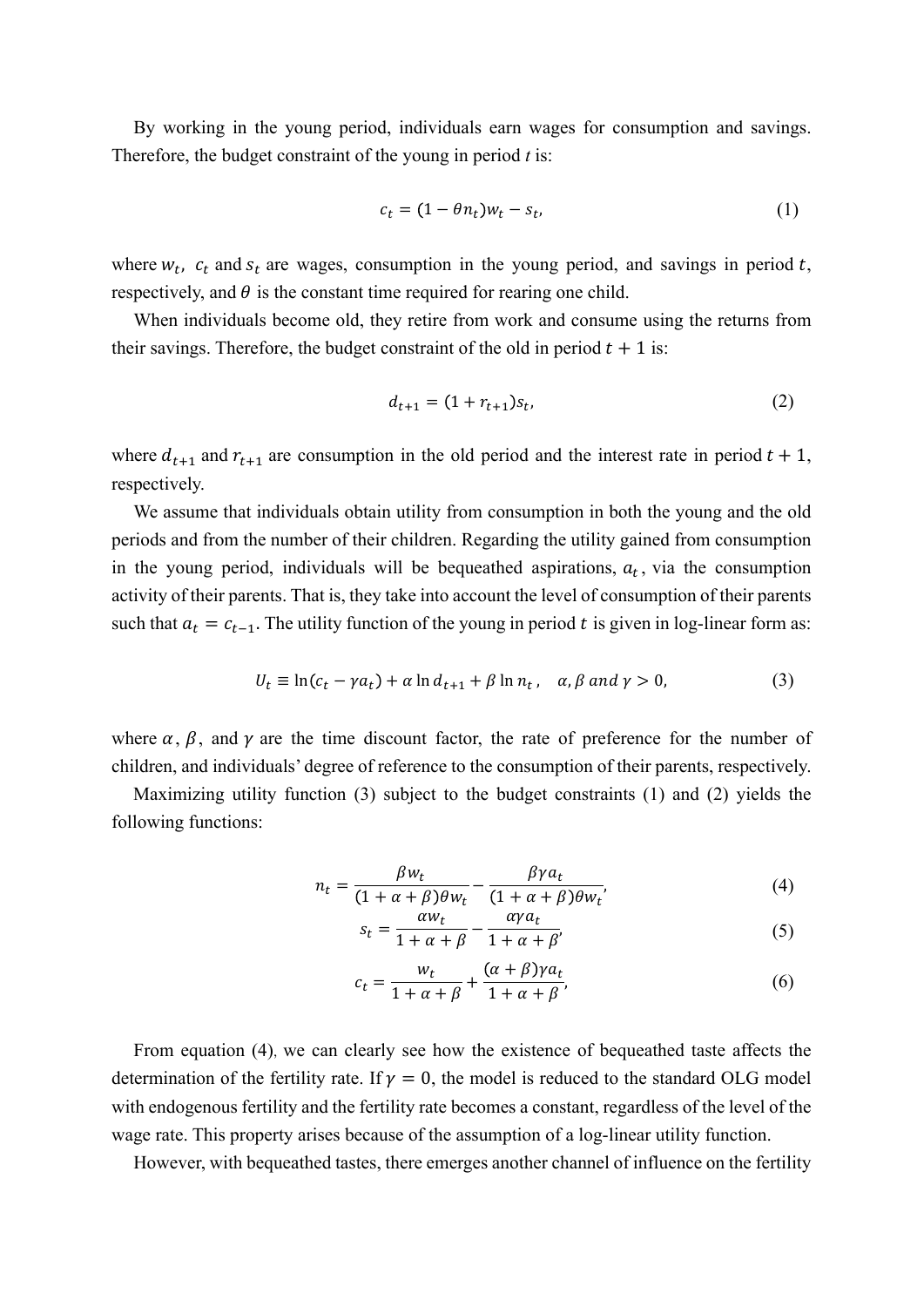rate. As bequeathed tastes set the standard of living, the household raises its level of consumption by a portion,  $(\alpha + \beta)\gamma a_t/(1 + \alpha + \beta)$ , of their income (see the second term on the right-hand side of equation (6)). This consumption expansion decreases spending on child rearing by  $\beta \gamma a_t/(1 + \alpha + \beta)$ , which results in a reduction in the number of children by  $\beta \gamma a_t / \{(1 + \alpha + \beta) \theta w_t\}$ , as  $\theta w_t$  is the relative price of rearing one child in terms of consumption. The second term on the right-hand side of equation (4) represents this channel.

From the above, we see that this channel consists of two kinds of effects on fertility. The first is the *spending reduction effect*. When the level of aspiration,  $a_t$ , increases, but the wage level is held constant, individuals lower their fertility rate to reduce spending on child rearing in their young period. The second effect on fertility is the *relative price effect*. If wages increase, ceteris paribus, the fertility rate increases. This is because an increase in the relative price suppresses the reduction in the number of children for the reduced level of the spending on children by bequeathed tastes,  $-\gamma a_t$ .

To investigate the general equilibrium effect of bequeathed tastes and the wage rate, we shall specify firms' behavior and the market equilibrium conditions.

#### **2.2. Firms**

There exits an infinite number of homogeneous firms in the economy. These firms compete in perfectly competitive markets and maximize their profits subject to the production function. The production function of firm  $j$  is represented by:

$$
Y_t^j = A(K_t^j)^\epsilon (L_t^j)^{1-\epsilon} E_t^{1-\epsilon}, 0 < \epsilon < 1
$$
 (7)

where *A* and  $\epsilon$  represent the technology parameter (which is positive) and the capital intensity.  $K_t^j L_t^j$  and  $E_t$  are capital employed by firm j, labor employed by firm j, and the production externality in period  $t$ , respectively. According to Romer (1989), the production externality comes from the level of capital. Specifically, to avoid a scale effect, we assume that  $E_t$  is equal to the capital-labor ratio of the whole economy; that is,  $E_t = K_t/L_t$ , where  $K_t$  is aggregate capital and  $L_t$  is the total amount of labor in period t. Firms regard the externality,  $E_t$ , as given; however, at the level of the whole economy, this externality can be realized. Under the assumption of symmetry among firms, the profit maximization yields the following:

$$
r_t = A\epsilon \,,\tag{8}
$$

$$
w_t = A(1 - \epsilon)k_t, \tag{9}
$$

where  $k_t \equiv K_t / L_t$ .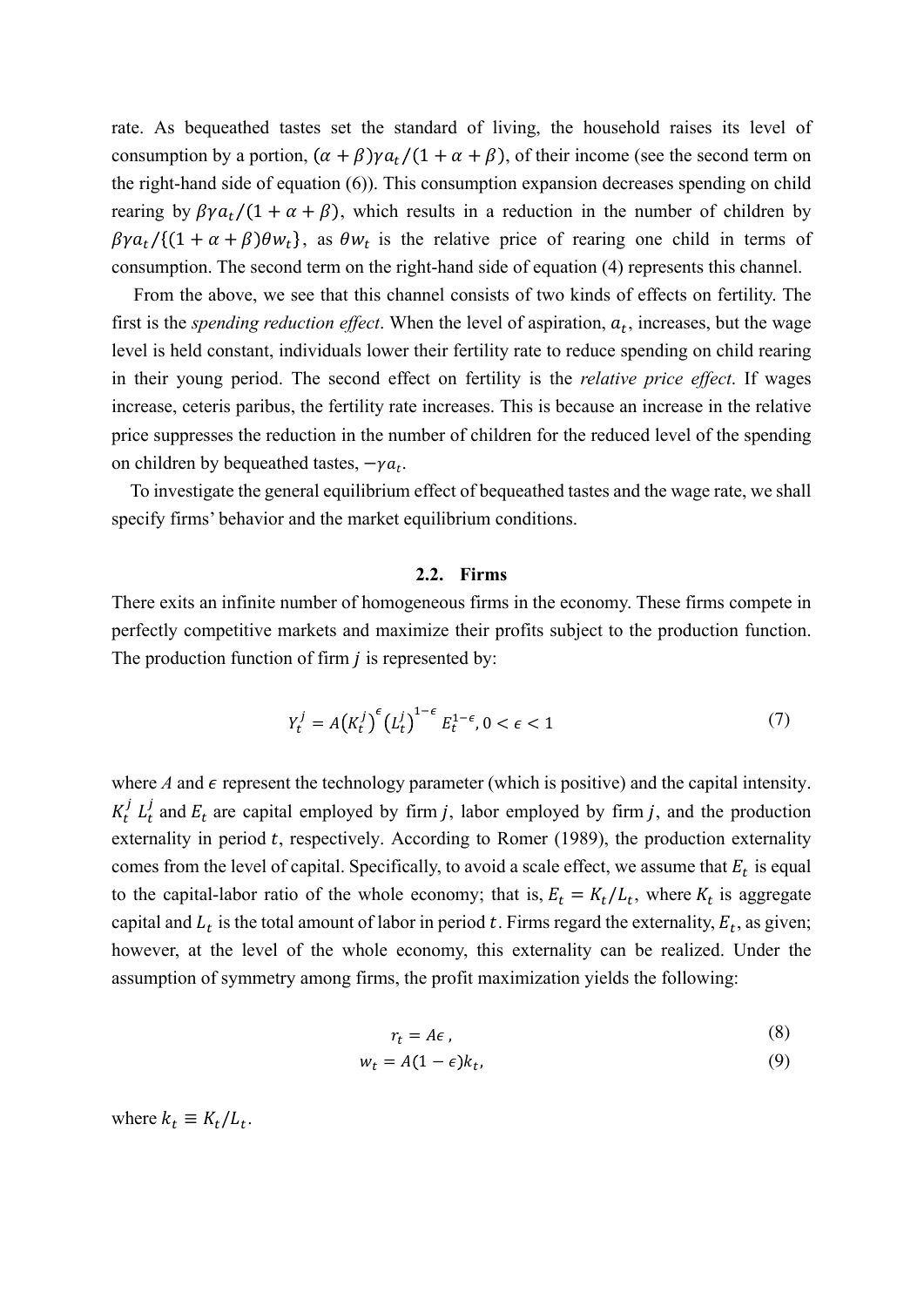#### **2.3. General equilibrium**

Finally, we describe the equilibrium. The capital market equilibrium condition can be expressed as:

$$
K_{t+1} = s_t N_t.
$$

In period  $t + 1$ , because each young individual spends time equal to  $\theta n_{t+1}$  for child rearing,  $L_{t+1}$  is equal to  $(1 - \theta n_{t+1}) N_{t+1}$ . Dividing both sides by  $L_{t+1}$  and defining  $k_t \equiv$  $K_t/L_t$ , we have the following equilibrium condition expressed in per unit of labor terms:

$$
k_{t+1} = \frac{s_t}{n_t(1 - \theta n_{t+1})}.\tag{10}
$$

Substituting (4), (5), and (9) into (10) gives the capital market equilibrium condition in per unit of labor terms:

$$
(1+\alpha)A(1-\epsilon)k_{t+1} = \frac{\alpha\theta}{\beta}A^2(1-\epsilon)^2(1+\alpha+\beta)k_t - \beta\gamma a_{t+1}.
$$
\n(11)

From (6), by setting  $c_t = a_{t+1}$  and using (9), this bequeathed tastes formation equation becomes:

$$
a_{t+1} = \frac{1}{1+\alpha+\beta} [A(1-\epsilon)k_t + (\alpha+\beta)\gamma a_t].
$$
 (12)

Defining  $k_t/a_t$  as  $\kappa_t$ , (11) and (12) give the following autonomous dynamic equation:

$$
(1+\alpha)A(1-\epsilon)\kappa_{t+1} = \frac{\alpha\theta}{\beta}A^2(1-\epsilon)^2\frac{(1+\alpha+\beta)^2}{A(1-\epsilon)\kappa_t + (\alpha+\beta)\gamma}\kappa_t - \beta\gamma.
$$
 (13)

Rearranging the above equation, we have:

$$
\kappa_{t+1} = \frac{\alpha \theta (1 + \alpha + \beta)^2}{(1 + \alpha)\beta} - \frac{\beta \gamma}{(1 + \alpha)A(1 - \epsilon)} - \frac{\frac{\alpha \theta}{\beta (1 + \alpha)} (1 + \alpha + \beta)^2 (\alpha + \beta) \gamma}{A(1 - \epsilon)\kappa_t + (\alpha + \beta)\gamma}.
$$
(14)

This suggests that the graph of this equation will be a hyperbola. Re-examining (13), the intercept must be negative if we take the vertical line as  $\kappa_{t+1}$  and the horizontal line as  $\kappa_t$ , so that the graph of this equation can be drawn as shown in Figure 1.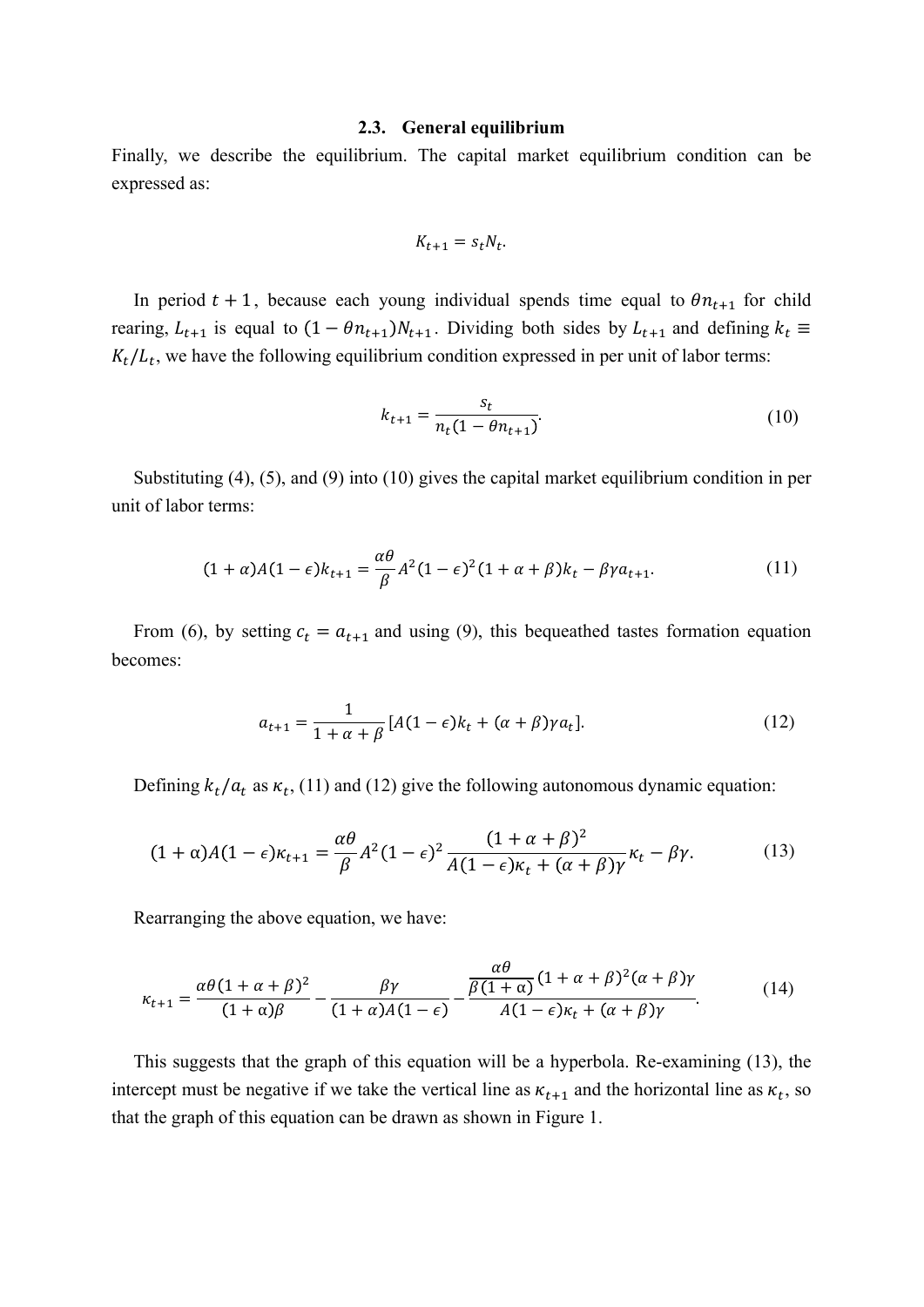



(14) and the 45-degree line disappears, which implies that there is no balanced growth equilibrium. Otherwise, there are two equilibria: a lower unstable equilibrium, such as point  $H$ , and an upper stable equilibrium, such as point *I*. If the initial capital-aspiration ratio  $\kappa_0$  is lower than that in the unstable equilibrium,  $\kappa$ , the capital-aspiration ratio converges to zero. This implies that the economy is not sustainable: the economy will fall into a poverty trap.<sup>3</sup> In contrast, if  $\kappa_0 > \underline{\kappa}$ , the economy converges to the unique stable steady-state equilibrium,  $\kappa^*$ .

In the following discussion, we only consider the latter case, i.e., the economy that converges to a stable, balanced growth equilibrium.

 $\overline{a}$ 

<sup>3</sup> de la Croix (2001) and Artige et al. (2004) also demonstrate a poverty trap in a model with bequeathed tastes. By incorporating human capital accumulation, the dynamic systems of their model are subject to a Hopf bifurcation, which implies the existence of a poverty trap. In our *A*-type endogenous growth framework with bequeathed tastes, the poverty trap can be obtained more simply.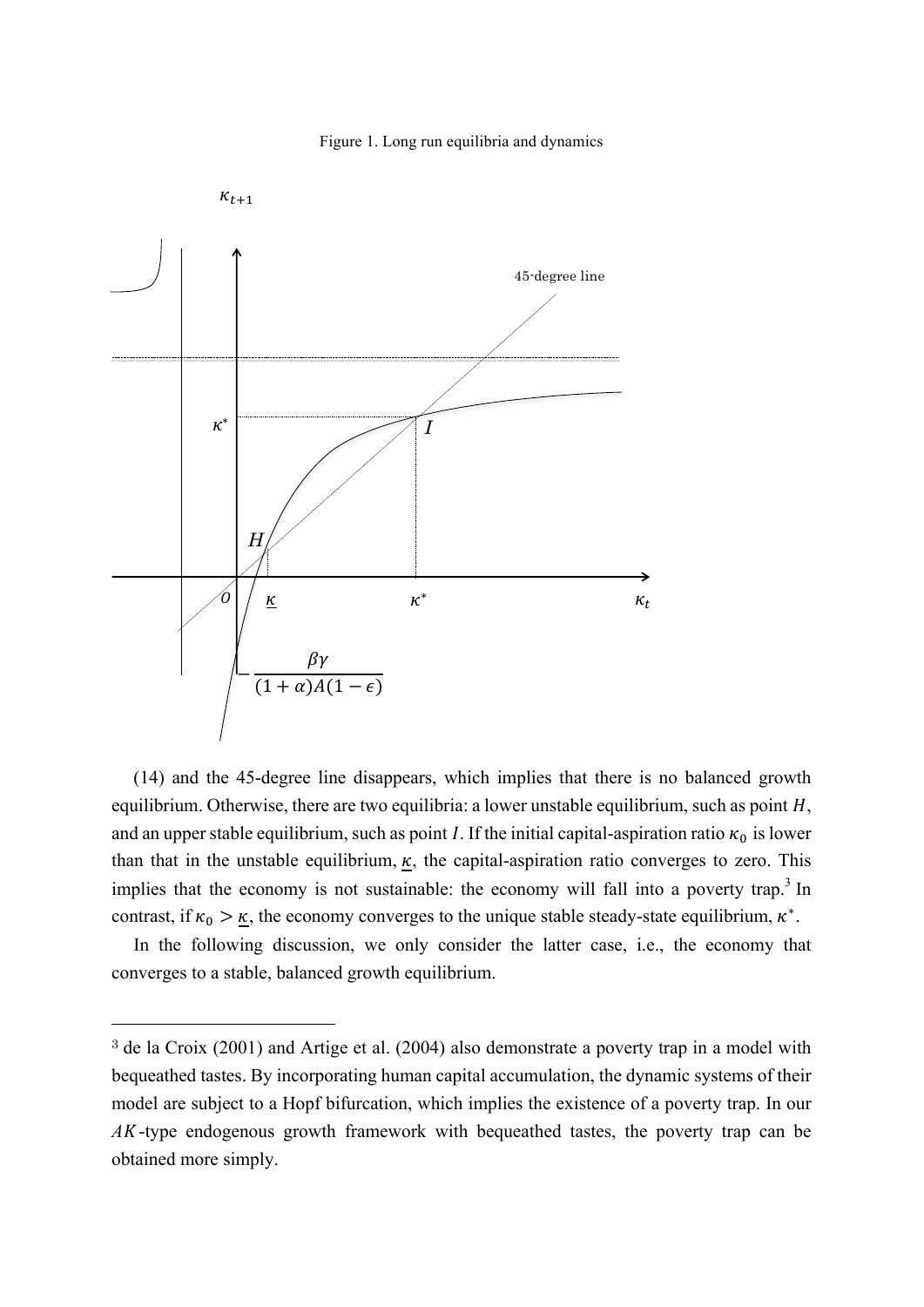#### **3. The fertility rate in the bequeathed tastes model**

We can analyze the behavior of the fertility rate in the transition process using a phase diagram. First, from (4) and (9), the fertility rate can be obtained as a function of  $\kappa$ :

$$
n_t = \frac{\beta}{(1 + \alpha + \beta)\theta} - \frac{\beta\gamma}{(1 + \alpha + \beta)A(1 - \epsilon)\theta \kappa_t}.
$$
 (15)

It is clear that from (15) the fertility rate, n, is positively correlated with  $\kappa$ . This relationship between the fertility rate and the capital-aspiration ratio can be interpreted as follows. From (9), we know that a decrease in  $\kappa$  means that the level of bequeathed tastes grows faster than the wage rate. As discussed in the latter half of Section 2.1, a change in the fertility rate is determined by the configuration of the spending reduction effect, which decreases the fertility rate because of an increase in consumption aspirations, and the relative price effect, which increases fertility rate because of the wage increase. Under the situation where  $\kappa$  decreases, the spending reduction effect dominates the relative price effect. Therefore, the fertility rate falls as  $\kappa$  decreases.

Now we turn to the dynamics of the fertility rate. Suppose that the economy is out of the balanced growth equilibrium and that  $\kappa > \kappa^*$  in Figure 1. As the economy evolves,  $\kappa$ decreases to the balanced growth equilibrium level. Thus, from (15), the fertility rate falls as  $\kappa$ decreases in the transition process. The opposite argument can be applied to the case where  $\kappa$  is smaller than  $\kappa^*$  ( $\kappa < \kappa^*$ ). If the economy begins with an initial  $\kappa$  that is smaller than the balanced growth equilibrium level, the fertility rate rises in the transition process.

#### **Proposition**

 $\overline{a}$ 

In the transition process, the fertility rate declines (increases) as the capital-aspiration ratio,  $\kappa$ , falls (rises), if the initial capital-aspiration ratio is higher (lower) than the balanced growth equilibrium level,  $\kappa^*$ .

As far as the authors of this paper know, there has been no previous attempt to empirically estimate the transitional behavior of  $\kappa$ . To do this, cohort data on the level of consumption and the capital stock is required. Given the lack of such data, we use casual observations on the data for several developed countries, taken from the Penn World Table 8.1 (Feenstra et al., 2015). Figure 2 plots the ratio of the level of capital stock to the level of aggregate consumption 25 years prior as a proxy for  $\kappa$ .<sup>4</sup> The proxy for  $\kappa$  has been declining from 1975 to 2011 (because of data availability, the proxy can only be calculated from 1985 in the case of Hong-Kong).

<sup>4</sup> We use capital stock at constant 2005 national prices as total capital stock, and real consumption at constant 2005 national price as total consumption.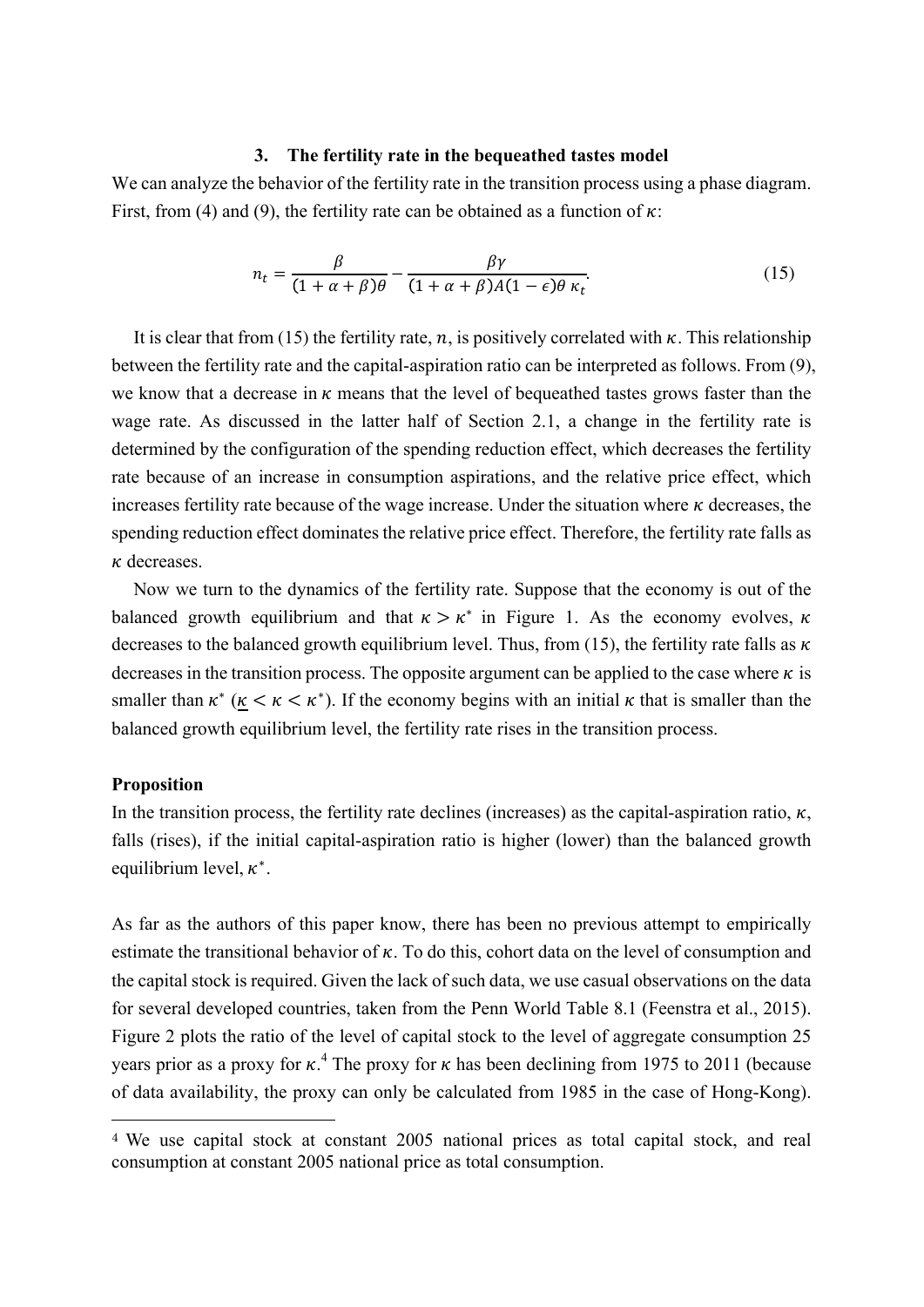Thus, we presume that the transitional process of our model, in which the level of the capital-aspiration ratio,  $\kappa$ , decreases, replicates the actual demographic transition in developed countries.



Source: The Penn World Table 8.1.

## **4. Conclusion**

In this paper, we incorporated an endogenous fertility decision into a bequeathed tastes model. We demonstrated that the presence of aspirations for consumption generates a persistent decline in the fertility rate even under the assumption of a log-linear utility function. It is well known that, in the absence of bequeathed tastes, fertility will be constant. However, the model with bequeathed tastes shows that fertility decreases when consumption aspirations increase faster than the wage rate. The data suggests that the capital-aspiration ratio has been declining in selected developed countries. Thus, our model is compatible with the persistent decline of the fertility rate in the real world.

## **References**

Artige, L., Camacho, C. and D. de la Croix (2004) "Wealth Breeds Decline: Reversals of Leadership and Consumption Habits" *Journal of Economic Growth* **9**, 423-449.

de la Croix, D. (1996) "The Dynamics of Bequeathed Tastes" *Economics Letters* **53**, 89-96.